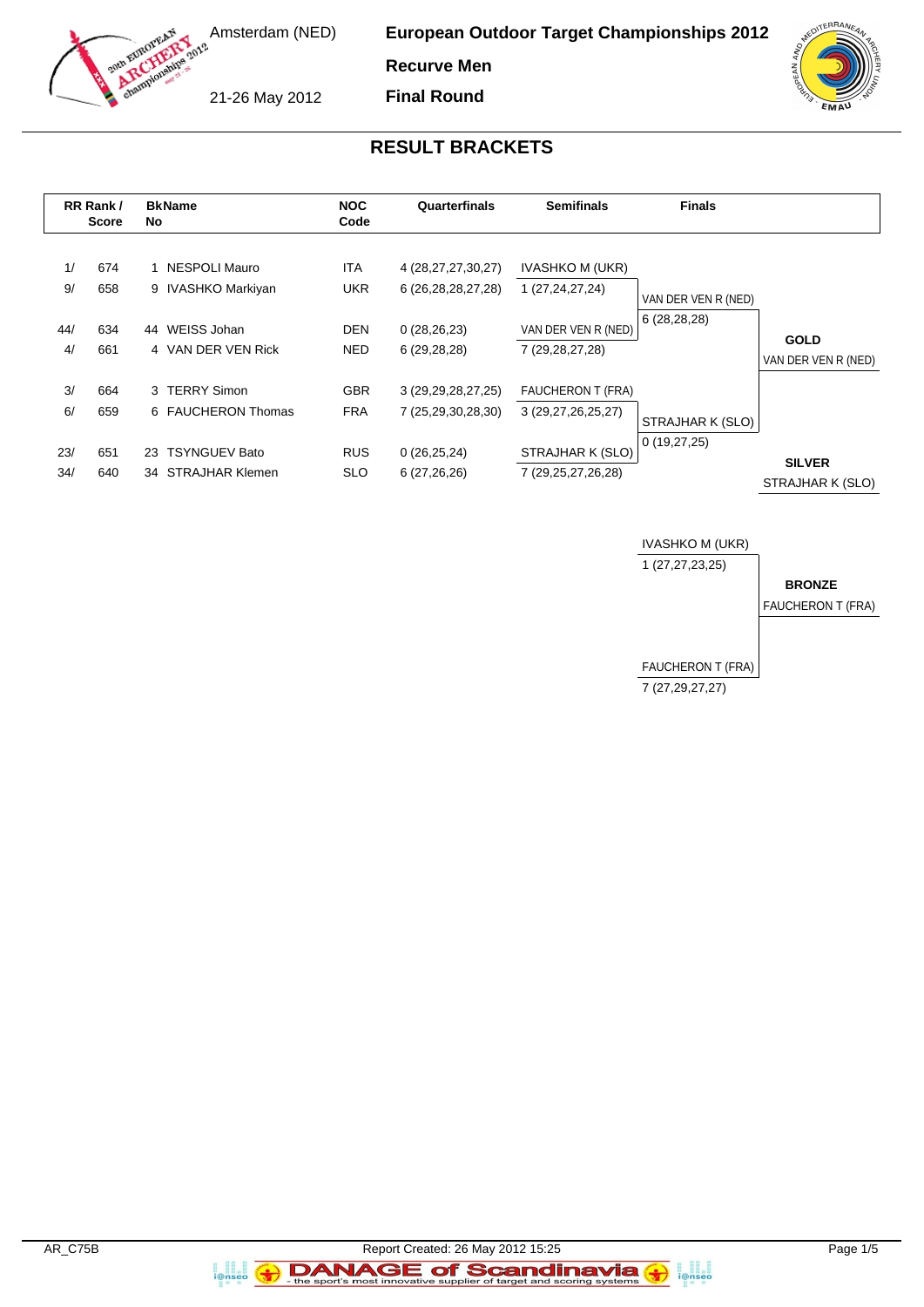

**European Outdoor Target Championships 2012**

**Recurve Men**

21-26 May 2012

**Elimination Round**



# **RESULT BRACKETS**

|            | RR Rank /<br><b>Score</b> | No | <b>BkName</b>                             | <b>NOC</b><br>Code       | 1/48<br>Elimin. Round                             | 1/24<br>Elimin. Round                  | 1/16<br>Elimin. Round   | 1/8<br>Elimin. Round                  | Quarterfinals          |
|------------|---------------------------|----|-------------------------------------------|--------------------------|---------------------------------------------------|----------------------------------------|-------------------------|---------------------------------------|------------------------|
| 1/         | 674                       |    | 1 NESPOLI Mauro                           | <b>ITA</b>               |                                                   | <b>NESPOLI M (ITA)</b>                 |                         |                                       |                        |
|            |                           |    | pre-seeded in 1/16th                      |                          |                                                   |                                        |                         |                                       |                        |
|            |                           |    |                                           |                          |                                                   |                                        | NESPOLI M (ITA)         |                                       |                        |
|            |                           |    |                                           |                          |                                                   | -Bye-                                  | 6 (27, 29, 25, 27)      |                                       |                        |
|            |                           |    |                                           |                          |                                                   |                                        |                         | <b>NESPOLI M (ITA)</b>                |                        |
|            |                           |    |                                           |                          |                                                   |                                        |                         | 7 (30,28,29,29,27)                    |                        |
| 33/<br>80/ | 640<br>604                |    | 33 KIRSEVER Kerem<br>80 CSOREGH Pal       | <b>TUR</b><br><b>HUN</b> | 6 T.10 (26,27,27,28,26)<br>5 T.9 (30,28,27,27,22) | KIRSEVER K (TUR)<br>2 (27, 26, 27, 27) |                         |                                       |                        |
|            |                           |    |                                           |                          |                                                   |                                        | WILLS A (GBR)           |                                       |                        |
| 81/        | 603                       |    | 81 HALVORSEN Marius                       | <b>NOR</b>               | 0(26, 26, 21)                                     | WILLS A (GBR)                          | 2 (26,28,29,26)         |                                       |                        |
| 32/        | 641                       |    | 32 WILLS Alan                             | <b>GBR</b>               | 6 (27,28,29)                                      | 6 (27, 27, 27, 28)                     |                         |                                       | <b>NESPOLI M (ITA)</b> |
|            |                           |    |                                           |                          |                                                   |                                        |                         |                                       | 4 (28, 27, 27, 30, 27) |
| 17/        | 654                       |    | 17 CURCHOD Alexandre                      | SUI                      | 6 (27,29,24)                                      | CURCHOD A (SUI)                        |                         |                                       |                        |
| 96/        | 591                       |    | 96 OJAMAE Pearu Jakob                     | <b>EST</b>               | 0(26,26,20)                                       | 0(27, 24, 28)                          | MARUSAU M (BLR)         |                                       |                        |
| 65/        | 617                       |    | 65 SONNICHSEN Frederik                    | <b>DEN</b>               | 4 (29,27,23,26,27)                                | MARUSAU M (BLR)                        | 6(27, 29, 28)           |                                       |                        |
| 48/        | 631                       |    | 48 MARUSAU Mikalai                        | <b>BLR</b>               | 6 (28, 23, 26, 27, 28)                            | 6(29, 28, 29)                          |                         |                                       |                        |
|            |                           |    |                                           |                          |                                                   |                                        |                         | MARUSAU M (BLR)<br>3 (25,28,29,29,24) |                        |
| 49/        | 630                       |    | 49 BODNAR Alexandru                       | ROU                      | 6 (26, 28, 21, 26)                                | <b>BODNAR A (ROU)</b>                  |                         |                                       |                        |
| 64/        | 617                       |    | 64 GILL Joe                               | <b>IRL</b>               | 2 (26,25,21,23)                                   | 6 (28, 25, 28, 27, 27)                 | <b>BODNAR A (ROU)</b>   |                                       |                        |
| 97/        | 591                       |    | 97 HABERL Hermann                         | AUT                      | 0(27, 25, 24)                                     | VAN DEN OEVER R (NED)                  | 0(24,25,25)             |                                       |                        |
| 16/        | 655                       |    | 16 VAN DEN OEVER Rick                     | <b>NED</b>               | 6 (28,29,28)                                      | 4 (28,29,28,26,25)                     |                         |                                       |                        |
|            |                           |    |                                           |                          |                                                   |                                        |                         |                                       |                        |
| $9/$       | 658                       |    | 9 IVASHKO Markiyan                        | <b>UKR</b>               | 6(30, 28, 27)                                     | IVASHKO M (UKR)                        |                         |                                       |                        |
| 104/       | 572                       |    | 104 HUDEC Miroslav                        | CZE                      | 0(26, 23, 24)                                     | 6 (28,28,28)                           | <b>IVASHKO M (UKR)</b>  |                                       |                        |
| 57/        | 622                       | 57 | OLARU Dan                                 | <b>MDA</b>               |                                                   | OLARU D (MDA)                          | 6 T.10 (26,27,27,28,27) |                                       |                        |
| 56/        | 623                       |    | 56 HANLON Keith                           | <b>IRL</b>               | 6 T.8 (29,24,28,26,28)<br>5 T.7 (27,27,28,26,28)  | 0(27,26,26)                            |                         |                                       |                        |
|            |                           |    |                                           |                          |                                                   |                                        |                         | <b>IVASHKO M (UKR)</b>                |                        |
| 41/        | 635                       |    | 41 DOBROWOLSKI Rafal                      | <b>POL</b>               |                                                   | 2 (23,25,29,23) CIORNEI D (ROU)        |                         | 6(27, 28, 28)                         |                        |
| 72/        | 611                       |    | 72 CIORNEI Daniel                         | <b>ROU</b>               |                                                   | $6(26,26,25,29)$ 6 (29,27,26,26)       | CIORNEI D (ROU)         |                                       |                        |
|            |                           |    |                                           |                          |                                                   |                                        | 5 T.9 (28,25,28,28,24)  |                                       |                        |
| 89/        | 597                       |    | 89 BERTSCHLER Alexander<br>24 MULLER Axel | <b>AUT</b>               | 2 (24,27,26,25)                                   | MULLER A (SUI)                         |                         |                                       |                        |
| 24/        | 650                       |    |                                           | SUI                      | 6 (27, 25, 27, 26)                                | 2 (25,26,27,25)                        |                         |                                       | <b>IVASHKO M (UKR)</b> |
| 25/        | 650                       |    | 25 PETERSSON Magnus                       | SWE                      | 6 (27,29,29)                                      | PETERSSON M (SWE)                      |                         |                                       | 6 (26, 28, 28, 27, 28) |
| 88/        | 597                       |    | 88 GUIDI Emanuele                         | <b>SMR</b>               | 0(18, 24, 25)                                     | 6 (25, 27, 28, 28)                     | PETERSSON M (SWE)       |                                       |                        |
|            |                           |    |                                           |                          |                                                   |                                        | 2 (27,26,25,25)         |                                       |                        |
| 73/        | 611                       |    | 73 KUNDA Maxim                            | <b>BLR</b>               | 6 (28, 25, 22, 28, 27)                            | KUNDA M (BLR)                          |                         |                                       |                        |
| 40/        | 636                       |    | 40 TSYBEKDORZHIEV Bair                    | <b>RUS</b>               | 4 (26, 28, 28, 25, 26)                            | 2 (28, 25, 24, 27)                     |                         | PREVOST G (FRA)                       |                        |
|            |                           |    |                                           |                          |                                                   | -Bye-                                  |                         | 0(25,26,26)                           |                        |
|            |                           |    |                                           |                          |                                                   |                                        |                         |                                       |                        |
|            |                           |    |                                           |                          |                                                   |                                        | PREVOST G (FRA)         |                                       |                        |
|            |                           |    | pre-seeded in 1/16th                      |                          |                                                   | PREVOST G (FRA)                        | 6 (25, 29, 27, 26)      |                                       |                        |
| 8/         | 658                       |    | 8 PREVOST Gael                            | <b>FRA</b>               |                                                   |                                        |                         |                                       |                        |

a analis<br>i@nseo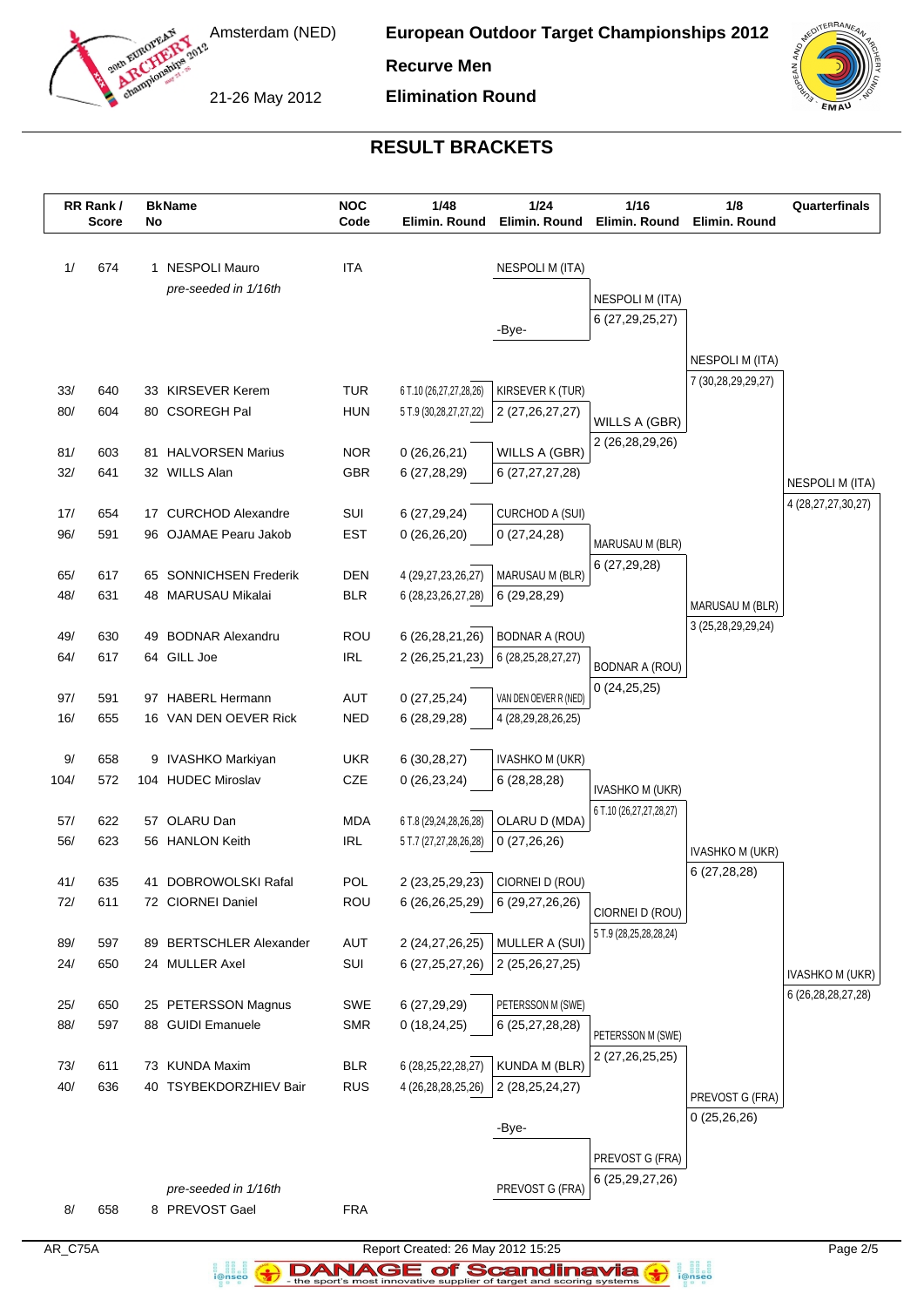

**European Outdoor Target Championships 2012**

**Recurve Men**

21-26 May 2012

**Elimination Round**



# **RESULT BRACKETS**

| 5/<br><b>ITA</b><br>FRANGILLI M (ITA)<br>660<br>5 FRANGILLI Michele<br>pre-seeded in 1/16th<br>FRANGILLI M (ITA)<br>6 (27, 28, 24, 27)<br>-Bye-<br>FRANGILLI M (ITA)<br>2 (25, 24, 27, 26)<br><b>BLR</b><br>PRILEPAU A (BLR)<br>37/<br>638<br>37 PRILEPAU Anton<br>7 (28,29,28,28)<br>76/<br>609<br>76 BERNOTAS Lenardas<br>LTU<br>1 (26,24,28,24)<br>4 (26,26,25,29,25)<br><b>TEKONIEMI A (FIN)</b><br>2 (25,27,27,26)<br>85/<br>85 LUBYS Taurunas<br>LTU<br>1 (26,22,27,20)<br>600<br><b>TEKONIEMI A (FIN)</b><br>28/<br>644<br>28 TEKONIEMI Antti<br><b>FIN</b><br>7 (30,26,27,23)<br>6 (29, 25, 28, 24, 26)<br>WEISS J (DEN)<br>0(28, 26, 23)<br>21/<br><b>UKR</b><br>FABER D (SUI)<br>651<br>21 HRACHOV Dmytro<br>4 (28,25,28,26,28)<br>92/<br>595<br>92 FABER Dominik<br>SUI<br>1 (26, 25, 24, 23)<br>6 (28,27,26,28,28)<br>WEISS J (DEN)<br>6 (30,27,29,29)<br>WEISS J (DEN)<br><b>SLO</b><br>69/<br>69 ZLENDER Matija<br>0(26, 25, 26)<br>615<br>44/<br>44 WEISS Johan<br>634<br><b>DEN</b><br>6(28, 26, 30)<br>7 (26,29,29,27)<br>WEISS J (DEN)<br>6 (25, 30, 27, 28)<br>53/<br>53 VENGEROV Roman<br>AZE<br>4 (25,27,19,29,24)<br>DJERF S (SWE)<br>628<br>60/<br>621<br>60 DJERF Sebastian<br>SWE<br>6 (26, 24, 22, 26, 26)<br>5 T.9 (29,27,28,27,28)<br>MATZKIN G (ISR)<br>2 (27, 28, 27, 27)<br><b>ARM</b><br>MATZKIN G (ISR)<br>101/<br>581<br>101 PETROSYAN Hovanes<br>0(20, 22, 22)<br>12/<br><b>ISR</b><br>656<br>12 MATZKIN Guy<br>6 (29,29,28)<br>6 T.10 (26,27,28,28,28)<br>13/<br>13 NOWAK Piotr<br>POL<br>NOWAK P (POL)<br>656<br>7 (28,28,28,28)<br>100/<br>100 GAJDOS Csaba<br><b>HUN</b><br>586<br>1 (27,27,28,25)<br>7 (27,28,26,26,28)<br>NOWAK P (POL)<br>1 (25,26,26,26)<br>61/<br>ARM<br>LAPSINS E (LAT)<br>621<br>61 SHAHNAZARYAN Vasil<br>4 (27,25,30,20,25)<br>52/<br>52 LAPSINS Eduards<br>LAT<br>628<br>6 (28,21,25,27,26)<br>3 (24, 25, 29, 26, 26)<br>VIRTANEN A (FIN)<br>2 (28,26,25,26)<br>KROGSHEDE MJ (DEN)<br><b>DEN</b><br>6 (27,28,24)<br>45 KROGSHEDE Mads Juul<br>45/<br>634<br>68/<br>68 GROZDANOVIC Luka<br><b>SRB</b><br>4 (25,27,28,25,20)<br>615<br>0(22, 25, 22)<br>VIRTANEN A (FIN)<br>7 (28, 26, 27, 27)<br>93/<br>594<br>93 REBERNIG Erwin<br><b>AUT</b><br>1 (27,24,24,26)<br>VIRTANEN A (FIN)<br>20/<br><b>FIN</b><br>651<br>20 VIRTANEN Aki<br>6 (28, 26, 21, 27, 28)<br>7 (27, 27, 26, 27)<br>VAN DER VEN R (NED)<br>6 (29,28,28)<br>29 ROHRBERG Sebastian<br><b>GER</b><br><b>KRAUS S (LUX)</b><br>29/<br>643<br>4 (26, 25, 27, 26, 26)<br>84/<br>LUX<br>601<br>84 KRAUS Stephane<br>6 (25,27,26,28,27)<br>0(27,26,26)<br><b>CUESTA E (ESP)</b><br>3 (27, 26, 28, 28, 26)<br>77 THIRY Nico<br>CUESTA E (ESP)<br>77/<br><b>BEL</b><br>0(26, 28, 26)<br>608<br>36/<br>36 CUESTA Elias<br><b>ESP</b><br>639<br>6 (30,27,30)<br>6 (29, 29, 27)<br>VAN DER VEN R (NED)<br>6 (26, 28, 28, 27)<br>-Bye-<br>VAN DER VEN R (NED)<br>7 (30,27,25,28,27)<br>VAN DER VEN R (NED)<br>pre-seeded in 1/16th<br>661<br><b>NED</b><br>4/<br>4 VAN DER VEN Rick | RR Rank /<br><b>Score</b> | No | <b>BkName</b> | <b>NOC</b><br>Code | 1/48<br>Elimin. Round | $1/24$<br>Elimin. Round | 1/16<br>Elimin. Round | 1/8<br>Elimin. Round | Quarterfinals |
|---------------------------------------------------------------------------------------------------------------------------------------------------------------------------------------------------------------------------------------------------------------------------------------------------------------------------------------------------------------------------------------------------------------------------------------------------------------------------------------------------------------------------------------------------------------------------------------------------------------------------------------------------------------------------------------------------------------------------------------------------------------------------------------------------------------------------------------------------------------------------------------------------------------------------------------------------------------------------------------------------------------------------------------------------------------------------------------------------------------------------------------------------------------------------------------------------------------------------------------------------------------------------------------------------------------------------------------------------------------------------------------------------------------------------------------------------------------------------------------------------------------------------------------------------------------------------------------------------------------------------------------------------------------------------------------------------------------------------------------------------------------------------------------------------------------------------------------------------------------------------------------------------------------------------------------------------------------------------------------------------------------------------------------------------------------------------------------------------------------------------------------------------------------------------------------------------------------------------------------------------------------------------------------------------------------------------------------------------------------------------------------------------------------------------------------------------------------------------------------------------------------------------------------------------------------------------------------------------------------------------------------------------------------------------------------------------------------------------------------------------------------------------------------------------------------------------------------------------------------------------------------------------------------------------------------------------------------------------------------------------------|---------------------------|----|---------------|--------------------|-----------------------|-------------------------|-----------------------|----------------------|---------------|
|                                                                                                                                                                                                                                                                                                                                                                                                                                                                                                                                                                                                                                                                                                                                                                                                                                                                                                                                                                                                                                                                                                                                                                                                                                                                                                                                                                                                                                                                                                                                                                                                                                                                                                                                                                                                                                                                                                                                                                                                                                                                                                                                                                                                                                                                                                                                                                                                                                                                                                                                                                                                                                                                                                                                                                                                                                                                                                                                                                                                         |                           |    |               |                    |                       |                         |                       |                      |               |
|                                                                                                                                                                                                                                                                                                                                                                                                                                                                                                                                                                                                                                                                                                                                                                                                                                                                                                                                                                                                                                                                                                                                                                                                                                                                                                                                                                                                                                                                                                                                                                                                                                                                                                                                                                                                                                                                                                                                                                                                                                                                                                                                                                                                                                                                                                                                                                                                                                                                                                                                                                                                                                                                                                                                                                                                                                                                                                                                                                                                         |                           |    |               |                    |                       |                         |                       |                      |               |
|                                                                                                                                                                                                                                                                                                                                                                                                                                                                                                                                                                                                                                                                                                                                                                                                                                                                                                                                                                                                                                                                                                                                                                                                                                                                                                                                                                                                                                                                                                                                                                                                                                                                                                                                                                                                                                                                                                                                                                                                                                                                                                                                                                                                                                                                                                                                                                                                                                                                                                                                                                                                                                                                                                                                                                                                                                                                                                                                                                                                         |                           |    |               |                    |                       |                         |                       |                      |               |
|                                                                                                                                                                                                                                                                                                                                                                                                                                                                                                                                                                                                                                                                                                                                                                                                                                                                                                                                                                                                                                                                                                                                                                                                                                                                                                                                                                                                                                                                                                                                                                                                                                                                                                                                                                                                                                                                                                                                                                                                                                                                                                                                                                                                                                                                                                                                                                                                                                                                                                                                                                                                                                                                                                                                                                                                                                                                                                                                                                                                         |                           |    |               |                    |                       |                         |                       |                      |               |
|                                                                                                                                                                                                                                                                                                                                                                                                                                                                                                                                                                                                                                                                                                                                                                                                                                                                                                                                                                                                                                                                                                                                                                                                                                                                                                                                                                                                                                                                                                                                                                                                                                                                                                                                                                                                                                                                                                                                                                                                                                                                                                                                                                                                                                                                                                                                                                                                                                                                                                                                                                                                                                                                                                                                                                                                                                                                                                                                                                                                         |                           |    |               |                    |                       |                         |                       |                      |               |
|                                                                                                                                                                                                                                                                                                                                                                                                                                                                                                                                                                                                                                                                                                                                                                                                                                                                                                                                                                                                                                                                                                                                                                                                                                                                                                                                                                                                                                                                                                                                                                                                                                                                                                                                                                                                                                                                                                                                                                                                                                                                                                                                                                                                                                                                                                                                                                                                                                                                                                                                                                                                                                                                                                                                                                                                                                                                                                                                                                                                         |                           |    |               |                    |                       |                         |                       |                      |               |
|                                                                                                                                                                                                                                                                                                                                                                                                                                                                                                                                                                                                                                                                                                                                                                                                                                                                                                                                                                                                                                                                                                                                                                                                                                                                                                                                                                                                                                                                                                                                                                                                                                                                                                                                                                                                                                                                                                                                                                                                                                                                                                                                                                                                                                                                                                                                                                                                                                                                                                                                                                                                                                                                                                                                                                                                                                                                                                                                                                                                         |                           |    |               |                    |                       |                         |                       |                      |               |
|                                                                                                                                                                                                                                                                                                                                                                                                                                                                                                                                                                                                                                                                                                                                                                                                                                                                                                                                                                                                                                                                                                                                                                                                                                                                                                                                                                                                                                                                                                                                                                                                                                                                                                                                                                                                                                                                                                                                                                                                                                                                                                                                                                                                                                                                                                                                                                                                                                                                                                                                                                                                                                                                                                                                                                                                                                                                                                                                                                                                         |                           |    |               |                    |                       |                         |                       |                      |               |
|                                                                                                                                                                                                                                                                                                                                                                                                                                                                                                                                                                                                                                                                                                                                                                                                                                                                                                                                                                                                                                                                                                                                                                                                                                                                                                                                                                                                                                                                                                                                                                                                                                                                                                                                                                                                                                                                                                                                                                                                                                                                                                                                                                                                                                                                                                                                                                                                                                                                                                                                                                                                                                                                                                                                                                                                                                                                                                                                                                                                         |                           |    |               |                    |                       |                         |                       |                      |               |
|                                                                                                                                                                                                                                                                                                                                                                                                                                                                                                                                                                                                                                                                                                                                                                                                                                                                                                                                                                                                                                                                                                                                                                                                                                                                                                                                                                                                                                                                                                                                                                                                                                                                                                                                                                                                                                                                                                                                                                                                                                                                                                                                                                                                                                                                                                                                                                                                                                                                                                                                                                                                                                                                                                                                                                                                                                                                                                                                                                                                         |                           |    |               |                    |                       |                         |                       |                      |               |
|                                                                                                                                                                                                                                                                                                                                                                                                                                                                                                                                                                                                                                                                                                                                                                                                                                                                                                                                                                                                                                                                                                                                                                                                                                                                                                                                                                                                                                                                                                                                                                                                                                                                                                                                                                                                                                                                                                                                                                                                                                                                                                                                                                                                                                                                                                                                                                                                                                                                                                                                                                                                                                                                                                                                                                                                                                                                                                                                                                                                         |                           |    |               |                    |                       |                         |                       |                      |               |
|                                                                                                                                                                                                                                                                                                                                                                                                                                                                                                                                                                                                                                                                                                                                                                                                                                                                                                                                                                                                                                                                                                                                                                                                                                                                                                                                                                                                                                                                                                                                                                                                                                                                                                                                                                                                                                                                                                                                                                                                                                                                                                                                                                                                                                                                                                                                                                                                                                                                                                                                                                                                                                                                                                                                                                                                                                                                                                                                                                                                         |                           |    |               |                    |                       |                         |                       |                      |               |
|                                                                                                                                                                                                                                                                                                                                                                                                                                                                                                                                                                                                                                                                                                                                                                                                                                                                                                                                                                                                                                                                                                                                                                                                                                                                                                                                                                                                                                                                                                                                                                                                                                                                                                                                                                                                                                                                                                                                                                                                                                                                                                                                                                                                                                                                                                                                                                                                                                                                                                                                                                                                                                                                                                                                                                                                                                                                                                                                                                                                         |                           |    |               |                    |                       |                         |                       |                      |               |
|                                                                                                                                                                                                                                                                                                                                                                                                                                                                                                                                                                                                                                                                                                                                                                                                                                                                                                                                                                                                                                                                                                                                                                                                                                                                                                                                                                                                                                                                                                                                                                                                                                                                                                                                                                                                                                                                                                                                                                                                                                                                                                                                                                                                                                                                                                                                                                                                                                                                                                                                                                                                                                                                                                                                                                                                                                                                                                                                                                                                         |                           |    |               |                    |                       |                         |                       |                      |               |
|                                                                                                                                                                                                                                                                                                                                                                                                                                                                                                                                                                                                                                                                                                                                                                                                                                                                                                                                                                                                                                                                                                                                                                                                                                                                                                                                                                                                                                                                                                                                                                                                                                                                                                                                                                                                                                                                                                                                                                                                                                                                                                                                                                                                                                                                                                                                                                                                                                                                                                                                                                                                                                                                                                                                                                                                                                                                                                                                                                                                         |                           |    |               |                    |                       |                         |                       |                      |               |
|                                                                                                                                                                                                                                                                                                                                                                                                                                                                                                                                                                                                                                                                                                                                                                                                                                                                                                                                                                                                                                                                                                                                                                                                                                                                                                                                                                                                                                                                                                                                                                                                                                                                                                                                                                                                                                                                                                                                                                                                                                                                                                                                                                                                                                                                                                                                                                                                                                                                                                                                                                                                                                                                                                                                                                                                                                                                                                                                                                                                         |                           |    |               |                    |                       |                         |                       |                      |               |
|                                                                                                                                                                                                                                                                                                                                                                                                                                                                                                                                                                                                                                                                                                                                                                                                                                                                                                                                                                                                                                                                                                                                                                                                                                                                                                                                                                                                                                                                                                                                                                                                                                                                                                                                                                                                                                                                                                                                                                                                                                                                                                                                                                                                                                                                                                                                                                                                                                                                                                                                                                                                                                                                                                                                                                                                                                                                                                                                                                                                         |                           |    |               |                    |                       |                         |                       |                      |               |
|                                                                                                                                                                                                                                                                                                                                                                                                                                                                                                                                                                                                                                                                                                                                                                                                                                                                                                                                                                                                                                                                                                                                                                                                                                                                                                                                                                                                                                                                                                                                                                                                                                                                                                                                                                                                                                                                                                                                                                                                                                                                                                                                                                                                                                                                                                                                                                                                                                                                                                                                                                                                                                                                                                                                                                                                                                                                                                                                                                                                         |                           |    |               |                    |                       |                         |                       |                      |               |
|                                                                                                                                                                                                                                                                                                                                                                                                                                                                                                                                                                                                                                                                                                                                                                                                                                                                                                                                                                                                                                                                                                                                                                                                                                                                                                                                                                                                                                                                                                                                                                                                                                                                                                                                                                                                                                                                                                                                                                                                                                                                                                                                                                                                                                                                                                                                                                                                                                                                                                                                                                                                                                                                                                                                                                                                                                                                                                                                                                                                         |                           |    |               |                    |                       |                         |                       |                      |               |
|                                                                                                                                                                                                                                                                                                                                                                                                                                                                                                                                                                                                                                                                                                                                                                                                                                                                                                                                                                                                                                                                                                                                                                                                                                                                                                                                                                                                                                                                                                                                                                                                                                                                                                                                                                                                                                                                                                                                                                                                                                                                                                                                                                                                                                                                                                                                                                                                                                                                                                                                                                                                                                                                                                                                                                                                                                                                                                                                                                                                         |                           |    |               |                    |                       |                         |                       |                      |               |
|                                                                                                                                                                                                                                                                                                                                                                                                                                                                                                                                                                                                                                                                                                                                                                                                                                                                                                                                                                                                                                                                                                                                                                                                                                                                                                                                                                                                                                                                                                                                                                                                                                                                                                                                                                                                                                                                                                                                                                                                                                                                                                                                                                                                                                                                                                                                                                                                                                                                                                                                                                                                                                                                                                                                                                                                                                                                                                                                                                                                         |                           |    |               |                    |                       |                         |                       |                      |               |
|                                                                                                                                                                                                                                                                                                                                                                                                                                                                                                                                                                                                                                                                                                                                                                                                                                                                                                                                                                                                                                                                                                                                                                                                                                                                                                                                                                                                                                                                                                                                                                                                                                                                                                                                                                                                                                                                                                                                                                                                                                                                                                                                                                                                                                                                                                                                                                                                                                                                                                                                                                                                                                                                                                                                                                                                                                                                                                                                                                                                         |                           |    |               |                    |                       |                         |                       |                      |               |
|                                                                                                                                                                                                                                                                                                                                                                                                                                                                                                                                                                                                                                                                                                                                                                                                                                                                                                                                                                                                                                                                                                                                                                                                                                                                                                                                                                                                                                                                                                                                                                                                                                                                                                                                                                                                                                                                                                                                                                                                                                                                                                                                                                                                                                                                                                                                                                                                                                                                                                                                                                                                                                                                                                                                                                                                                                                                                                                                                                                                         |                           |    |               |                    |                       |                         |                       |                      |               |
|                                                                                                                                                                                                                                                                                                                                                                                                                                                                                                                                                                                                                                                                                                                                                                                                                                                                                                                                                                                                                                                                                                                                                                                                                                                                                                                                                                                                                                                                                                                                                                                                                                                                                                                                                                                                                                                                                                                                                                                                                                                                                                                                                                                                                                                                                                                                                                                                                                                                                                                                                                                                                                                                                                                                                                                                                                                                                                                                                                                                         |                           |    |               |                    |                       |                         |                       |                      |               |
|                                                                                                                                                                                                                                                                                                                                                                                                                                                                                                                                                                                                                                                                                                                                                                                                                                                                                                                                                                                                                                                                                                                                                                                                                                                                                                                                                                                                                                                                                                                                                                                                                                                                                                                                                                                                                                                                                                                                                                                                                                                                                                                                                                                                                                                                                                                                                                                                                                                                                                                                                                                                                                                                                                                                                                                                                                                                                                                                                                                                         |                           |    |               |                    |                       |                         |                       |                      |               |
|                                                                                                                                                                                                                                                                                                                                                                                                                                                                                                                                                                                                                                                                                                                                                                                                                                                                                                                                                                                                                                                                                                                                                                                                                                                                                                                                                                                                                                                                                                                                                                                                                                                                                                                                                                                                                                                                                                                                                                                                                                                                                                                                                                                                                                                                                                                                                                                                                                                                                                                                                                                                                                                                                                                                                                                                                                                                                                                                                                                                         |                           |    |               |                    |                       |                         |                       |                      |               |
|                                                                                                                                                                                                                                                                                                                                                                                                                                                                                                                                                                                                                                                                                                                                                                                                                                                                                                                                                                                                                                                                                                                                                                                                                                                                                                                                                                                                                                                                                                                                                                                                                                                                                                                                                                                                                                                                                                                                                                                                                                                                                                                                                                                                                                                                                                                                                                                                                                                                                                                                                                                                                                                                                                                                                                                                                                                                                                                                                                                                         |                           |    |               |                    |                       |                         |                       |                      |               |
|                                                                                                                                                                                                                                                                                                                                                                                                                                                                                                                                                                                                                                                                                                                                                                                                                                                                                                                                                                                                                                                                                                                                                                                                                                                                                                                                                                                                                                                                                                                                                                                                                                                                                                                                                                                                                                                                                                                                                                                                                                                                                                                                                                                                                                                                                                                                                                                                                                                                                                                                                                                                                                                                                                                                                                                                                                                                                                                                                                                                         |                           |    |               |                    |                       |                         |                       |                      |               |
|                                                                                                                                                                                                                                                                                                                                                                                                                                                                                                                                                                                                                                                                                                                                                                                                                                                                                                                                                                                                                                                                                                                                                                                                                                                                                                                                                                                                                                                                                                                                                                                                                                                                                                                                                                                                                                                                                                                                                                                                                                                                                                                                                                                                                                                                                                                                                                                                                                                                                                                                                                                                                                                                                                                                                                                                                                                                                                                                                                                                         |                           |    |               |                    |                       |                         |                       |                      |               |
|                                                                                                                                                                                                                                                                                                                                                                                                                                                                                                                                                                                                                                                                                                                                                                                                                                                                                                                                                                                                                                                                                                                                                                                                                                                                                                                                                                                                                                                                                                                                                                                                                                                                                                                                                                                                                                                                                                                                                                                                                                                                                                                                                                                                                                                                                                                                                                                                                                                                                                                                                                                                                                                                                                                                                                                                                                                                                                                                                                                                         |                           |    |               |                    |                       |                         |                       |                      |               |
|                                                                                                                                                                                                                                                                                                                                                                                                                                                                                                                                                                                                                                                                                                                                                                                                                                                                                                                                                                                                                                                                                                                                                                                                                                                                                                                                                                                                                                                                                                                                                                                                                                                                                                                                                                                                                                                                                                                                                                                                                                                                                                                                                                                                                                                                                                                                                                                                                                                                                                                                                                                                                                                                                                                                                                                                                                                                                                                                                                                                         |                           |    |               |                    |                       |                         |                       |                      |               |
|                                                                                                                                                                                                                                                                                                                                                                                                                                                                                                                                                                                                                                                                                                                                                                                                                                                                                                                                                                                                                                                                                                                                                                                                                                                                                                                                                                                                                                                                                                                                                                                                                                                                                                                                                                                                                                                                                                                                                                                                                                                                                                                                                                                                                                                                                                                                                                                                                                                                                                                                                                                                                                                                                                                                                                                                                                                                                                                                                                                                         |                           |    |               |                    |                       |                         |                       |                      |               |
|                                                                                                                                                                                                                                                                                                                                                                                                                                                                                                                                                                                                                                                                                                                                                                                                                                                                                                                                                                                                                                                                                                                                                                                                                                                                                                                                                                                                                                                                                                                                                                                                                                                                                                                                                                                                                                                                                                                                                                                                                                                                                                                                                                                                                                                                                                                                                                                                                                                                                                                                                                                                                                                                                                                                                                                                                                                                                                                                                                                                         |                           |    |               |                    |                       |                         |                       |                      |               |
|                                                                                                                                                                                                                                                                                                                                                                                                                                                                                                                                                                                                                                                                                                                                                                                                                                                                                                                                                                                                                                                                                                                                                                                                                                                                                                                                                                                                                                                                                                                                                                                                                                                                                                                                                                                                                                                                                                                                                                                                                                                                                                                                                                                                                                                                                                                                                                                                                                                                                                                                                                                                                                                                                                                                                                                                                                                                                                                                                                                                         |                           |    |               |                    |                       |                         |                       |                      |               |
|                                                                                                                                                                                                                                                                                                                                                                                                                                                                                                                                                                                                                                                                                                                                                                                                                                                                                                                                                                                                                                                                                                                                                                                                                                                                                                                                                                                                                                                                                                                                                                                                                                                                                                                                                                                                                                                                                                                                                                                                                                                                                                                                                                                                                                                                                                                                                                                                                                                                                                                                                                                                                                                                                                                                                                                                                                                                                                                                                                                                         |                           |    |               |                    |                       |                         |                       |                      |               |
|                                                                                                                                                                                                                                                                                                                                                                                                                                                                                                                                                                                                                                                                                                                                                                                                                                                                                                                                                                                                                                                                                                                                                                                                                                                                                                                                                                                                                                                                                                                                                                                                                                                                                                                                                                                                                                                                                                                                                                                                                                                                                                                                                                                                                                                                                                                                                                                                                                                                                                                                                                                                                                                                                                                                                                                                                                                                                                                                                                                                         |                           |    |               |                    |                       |                         |                       |                      |               |
|                                                                                                                                                                                                                                                                                                                                                                                                                                                                                                                                                                                                                                                                                                                                                                                                                                                                                                                                                                                                                                                                                                                                                                                                                                                                                                                                                                                                                                                                                                                                                                                                                                                                                                                                                                                                                                                                                                                                                                                                                                                                                                                                                                                                                                                                                                                                                                                                                                                                                                                                                                                                                                                                                                                                                                                                                                                                                                                                                                                                         |                           |    |               |                    |                       |                         |                       |                      |               |
|                                                                                                                                                                                                                                                                                                                                                                                                                                                                                                                                                                                                                                                                                                                                                                                                                                                                                                                                                                                                                                                                                                                                                                                                                                                                                                                                                                                                                                                                                                                                                                                                                                                                                                                                                                                                                                                                                                                                                                                                                                                                                                                                                                                                                                                                                                                                                                                                                                                                                                                                                                                                                                                                                                                                                                                                                                                                                                                                                                                                         |                           |    |               |                    |                       |                         |                       |                      |               |
|                                                                                                                                                                                                                                                                                                                                                                                                                                                                                                                                                                                                                                                                                                                                                                                                                                                                                                                                                                                                                                                                                                                                                                                                                                                                                                                                                                                                                                                                                                                                                                                                                                                                                                                                                                                                                                                                                                                                                                                                                                                                                                                                                                                                                                                                                                                                                                                                                                                                                                                                                                                                                                                                                                                                                                                                                                                                                                                                                                                                         |                           |    |               |                    |                       |                         |                       |                      |               |
|                                                                                                                                                                                                                                                                                                                                                                                                                                                                                                                                                                                                                                                                                                                                                                                                                                                                                                                                                                                                                                                                                                                                                                                                                                                                                                                                                                                                                                                                                                                                                                                                                                                                                                                                                                                                                                                                                                                                                                                                                                                                                                                                                                                                                                                                                                                                                                                                                                                                                                                                                                                                                                                                                                                                                                                                                                                                                                                                                                                                         |                           |    |               |                    |                       |                         |                       |                      |               |
|                                                                                                                                                                                                                                                                                                                                                                                                                                                                                                                                                                                                                                                                                                                                                                                                                                                                                                                                                                                                                                                                                                                                                                                                                                                                                                                                                                                                                                                                                                                                                                                                                                                                                                                                                                                                                                                                                                                                                                                                                                                                                                                                                                                                                                                                                                                                                                                                                                                                                                                                                                                                                                                                                                                                                                                                                                                                                                                                                                                                         |                           |    |               |                    |                       |                         |                       |                      |               |

AR\_C75A Report Created: 26 May 2012 15:25 Page 3/5 **DANAGE of Scandinavia** 

a analis<br>i@nseo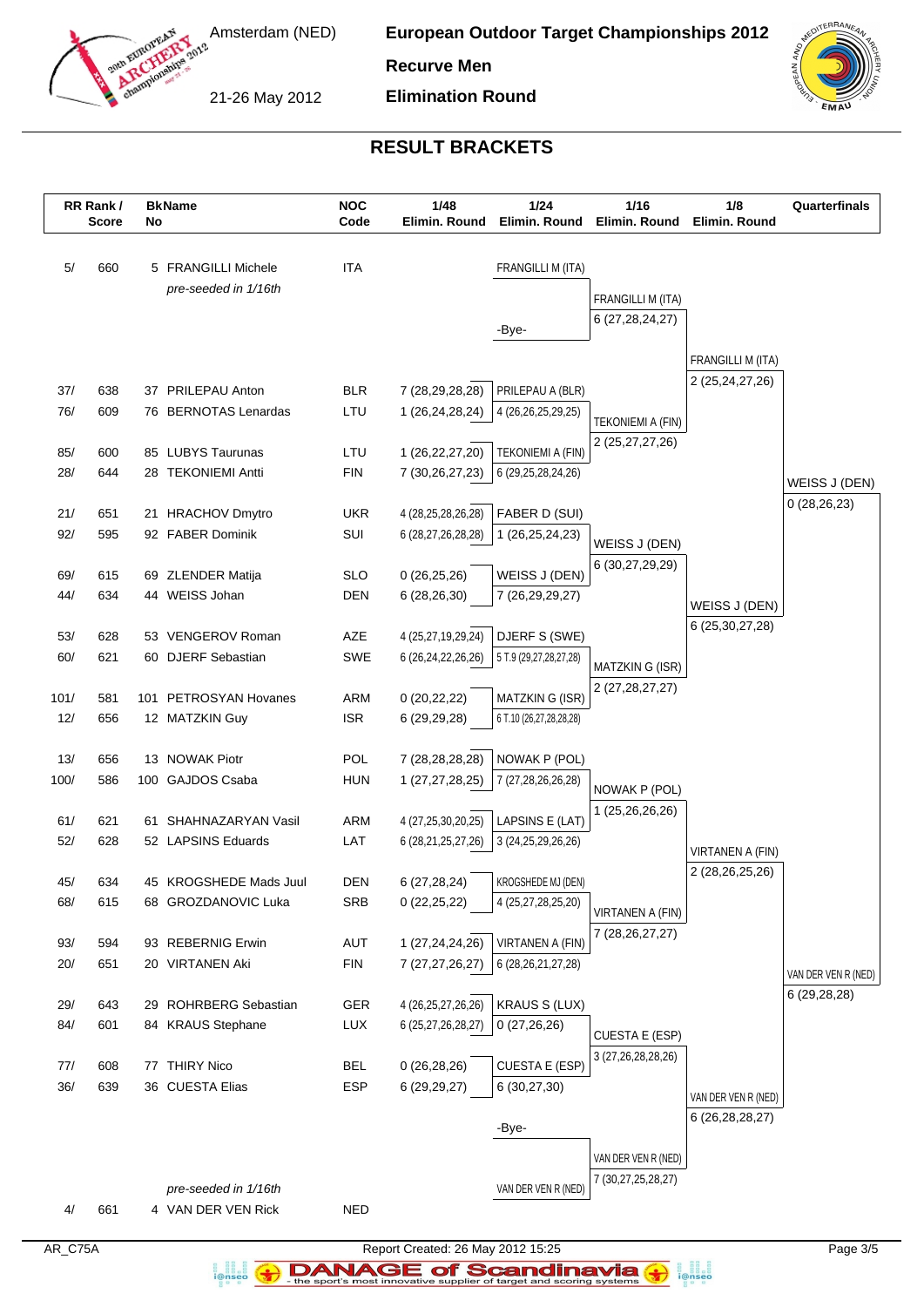

**European Outdoor Target Championships 2012**

**Recurve Men**

21-26 May 2012

**Elimination Round**



# **RESULT BRACKETS**

|      | RR Rank /<br><b>Score</b> | No | <b>BkName</b>            | <b>NOC</b><br>Code | 1/48<br>Elimin. Round                        | 1/24<br>Elimin. Round                | 1/16<br>Elimin. Round   | 1/8<br>Elimin. Round   | Quarterfinals          |
|------|---------------------------|----|--------------------------|--------------------|----------------------------------------------|--------------------------------------|-------------------------|------------------------|------------------------|
| 3/   | 664                       |    | 3 TERRY Simon            | <b>GBR</b>         |                                              | TERRY S (GBR)                        |                         |                        |                        |
|      |                           |    | pre-seeded in 1/16th     |                    |                                              |                                      | TERRY S (GBR)           |                        |                        |
|      |                           |    |                          |                    |                                              |                                      | 6 T.9* (29,27,27,29,25) |                        |                        |
|      |                           |    |                          |                    |                                              | -Bye-                                |                         |                        |                        |
|      |                           |    |                          |                    |                                              |                                      |                         | TERRY S (GBR)          |                        |
| 35/  | 639                       |    | 35 PKHAKADZE Lasha       | GEO                | 6 (24, 25, 27, 26)                           | PKHAKADZE L (GEO)                    |                         | 6 (27,26,28,28,26)     |                        |
| 78/  | 606                       |    | 78 MARCU Razvan          | <b>ROU</b>         | 2 (29, 23, 24, 24)                           | 1 (26,25,29,26)                      | MAYR C (GER)            |                        |                        |
|      |                           |    |                          |                    |                                              |                                      | 5 T.9 (28,27,29,27,27)  |                        |                        |
| 83/  | 603                       |    | 83 DANCOV Dmitri         | AZE                | 2 (26,26,26,26)                              | MAYR C (GER)                         |                         |                        |                        |
| 30/  | 642                       |    | 30 MAYR Camilo           | <b>GER</b>         | 6 (27, 28, 23, 30)                           | 7 (27,28,29,27)                      |                         |                        | TERRY S (GBR)          |
| 19/  | 651                       |    | 19 YILMAZ Yagiz          | <b>TUR</b>         | 6(29, 25, 27)                                | YILMAZ Y (TUR)                       |                         |                        | 3 (29, 29, 28, 27, 25) |
| 94/  | 592                       |    | 94 SVILANOVIC Dragan     | <b>SRB</b>         | 0(24, 24, 26)                                | 2 (25, 26, 27, 27)                   |                         |                        |                        |
|      |                           |    |                          |                    |                                              |                                      | HAGEN PA (NOR)          |                        |                        |
| 66/  | 616                       |    | 66 LOIZOU Konstantinos   | <b>CYP</b>         | 2 (28,26,26,24)                              | HAGEN PA (NOR)                       | 2 (24, 28, 24, 22)      |                        |                        |
| 46/  | 634                       |    | 46 HAGEN Paul Andre      | <b>NOR</b>         | 6 (27,28,28,26)                              | 6 (27,27,26,28)                      |                         | FERNANDEZ A (ESP)      |                        |
|      |                           |    |                          |                    |                                              |                                      |                         | 4 (26, 27, 29, 26, 21) |                        |
| 51/  | 629<br>619                |    | 51 SANDORKA Robert       | CRO                | 2 (26,25,26,23)                              | POLAKOVIC M (SVK)                    |                         |                        |                        |
| 62/  |                           |    | 62 POLAKOVIC Martin      | <b>SVK</b>         | 6 (29,27,21,25)                              | 0(26, 25, 24)                        | FERNANDEZ A (ESP)       |                        |                        |
| 99/  | 587                       | 99 | <b>GROSS Jaanus</b>      | <b>EST</b>         | 2 (23, 29, 25, 25)                           | FERNANDEZ A (ESP)                    | 6 (26, 26, 28, 28)      |                        |                        |
| 14/  | 655                       |    | 14 FERNANDEZ Antonio     | <b>ESP</b>         | 6 (27,28,30,27)                              | 6(29,26,27)                          |                         |                        |                        |
|      |                           |    |                          |                    |                                              |                                      |                         |                        |                        |
| 11/  | 657                       |    | 11 GODFREY Laurence      | GBR.               | 6(28, 30, 30)                                | GODFREY L (GBR)                      |                         |                        |                        |
| 102/ | 580                       |    | 102 KALOMOIRIS Georgios  | GRE                | 0(23, 27, 25)                                | 6(28, 29, 28)                        | GODFREY L (GBR)         |                        |                        |
| 59/  | 621                       |    | <b>HATAVA Matti</b>      | <b>FIN</b>         |                                              |                                      | 6 (30, 30, 25, 29)      |                        |                        |
| 54/  | 624                       | 59 | 54 DEZSO Janos           | <b>HUN</b>         | 7 (26,28,24,25,28)<br>3 (26, 26, 27, 24, 26) | HATAVA M (FIN)<br>0(23, 28, 26)      |                         |                        |                        |
|      |                           |    |                          |                    |                                              |                                      |                         | GODFREY L (GBR)        |                        |
| 43/  | 635                       |    | 43 CINAR Sermet          | <b>TUR</b>         | 6 (27, 25, 25, 30)                           | CINAR S (TUR)                        |                         | 2 (28, 23, 28, 27)     |                        |
| 70/  | 612                       |    | 70 NOVOTNY Vojtech       | CZE                |                                              | 2 (26,24,26,26)   6 (28,26,27,29,28) | CINAR S (TUR)           |                        |                        |
|      |                           |    |                          |                    |                                              |                                      | 2 (28,29,28,26)         |                        |                        |
| 91/  | 595                       |    | 91 APSITIS Janis         | LAT                | 0(24,21,24)                                  | <b>GIROUILLE R (FRA)</b>             |                         |                        |                        |
| 22/  | 651                       |    | 22 GIROUILLE Romain      | <b>FRA</b>         | 6(27,26,27)                                  | 4 (28, 29, 27, 26, 26)               |                         |                        | FAUCHERON T (FRA)      |
| 27/  | 645                       |    | 27 HRISTOV Yavor Vasilev | <b>BUL</b>         | 5 T.8 (27,29,26,27,27)                       | SCHULER L (LUX)                      |                         |                        | 7 (25,29,30,28,30)     |
| 86/  | 599                       |    | 86 SCHULER Luc           | LUX                | 6 T.9 (25,25,29,27,28)                       | 2 (27, 23, 25, 27)                   |                         |                        |                        |
|      |                           |    |                          |                    |                                              |                                      | DE BACKER K (BEL)       |                        |                        |
| 75/  | 610                       |    | 75 MORKELIUNAS Ignas     | LTU                | 0(22, 23, 22)                                | DE BACKER K (BEL)                    | 0(27, 27, 25)           |                        |                        |
| 38/  | 638                       |    | 38 DE BACKER Kurt        | <b>BEL</b>         | 6 (27,28,24)                                 | 6 (26, 27, 27, 29)                   |                         | FAUCHERON T (FRA)      |                        |
|      |                           |    |                          |                    |                                              |                                      |                         | 6 (29, 28, 27, 29)     |                        |
|      |                           |    |                          |                    |                                              | -Bye-                                |                         |                        |                        |
|      |                           |    |                          |                    |                                              |                                      | FAUCHERON T (FRA)       |                        |                        |
|      |                           |    | pre-seeded in 1/16th     |                    |                                              | FAUCHERON T (FRA)                    | 6(28, 28, 28)           |                        |                        |
| 6/   | 659                       |    | 6 FAUCHERON Thomas       | <b>FRA</b>         |                                              |                                      |                         |                        |                        |
|      |                           |    |                          |                    |                                              |                                      |                         |                        |                        |

a analis<br>i@nseo

AR\_C75A Report Created: 26 May 2012 15:25 Page 4/5 **DANAGE of Scandinavia**